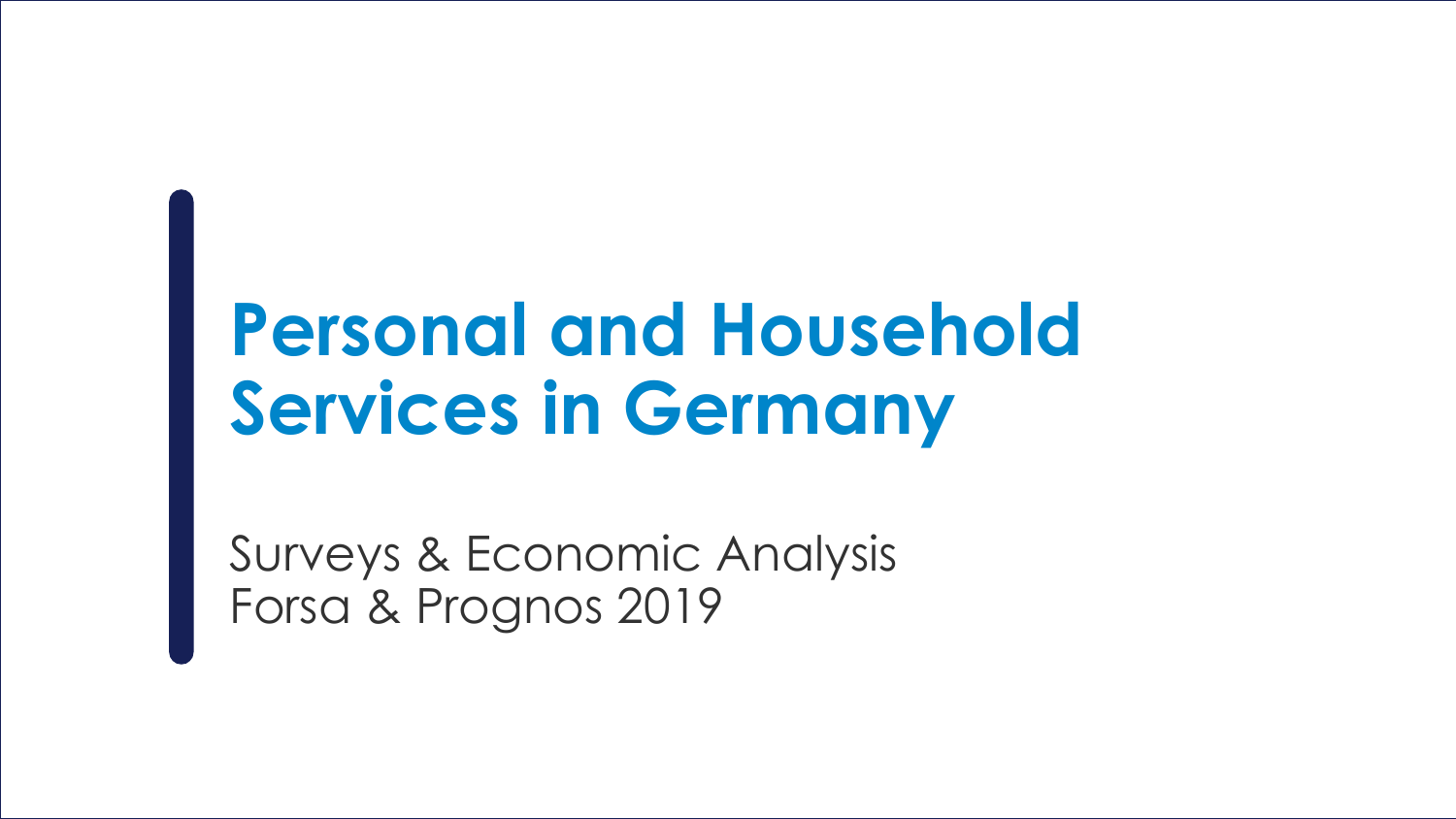

# Promotion of PHS in Germany **CONTEXT 1**



"*By promoting PHS, we support the reconciliation of family and work, the participation of spouses and life partners in the labor market and at the same time create more jobs subject to social insurance. We facilitate the use of Personal and household services through allowances and a voucher system and the option of accompanying tax-free employer subsidies.*



- **83% of parents** want PHS to spend more time with their family.
- **B** Employers have a hard to time find skilled workers in all parts of the economy due to low unemployment rate.
- **Price difference** makes black market attractive

**X**

- **Loss of taxes and Loss of taxes** social security contributions for the state
- **No safeguarding** for workers in case of accidents or illness
- **Current promotion** measures not enough (20% deductibilty of costs)
- **Household needs** to prefinance
- **No specific target** groups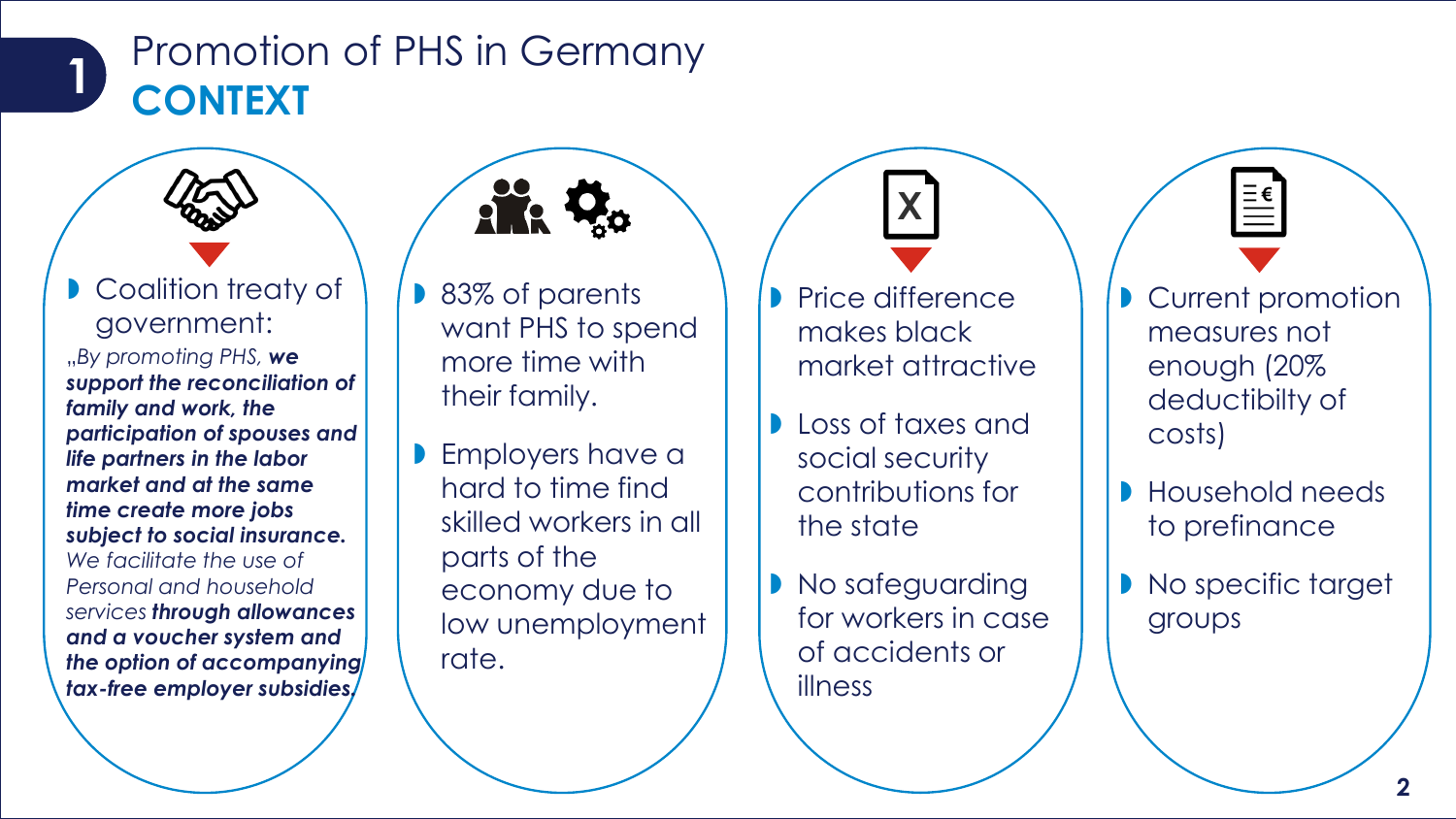#### **2** Promotion of PHS in Germany **SUPPLY & DEMAND**

**Overview**

### **Price1**

| Gross wage $/ h$ : | ca. 11-14 $\epsilon$ |
|--------------------|----------------------|
|                    |                      |

- Price / h for household: ca.  $27-34 \in$
- **b** black market / h: ca. 11-15€

#### **Other information**

- Black market reprsents 80% of supply
- 83% of workers are female
- **Current legale employment** 
	- **47.000 workers subject to social** security
	- 300.000 minijobs
	- 20.000 self-employed

#### **Demand**

- 18% of households use PHS
	- of that 75% without children
- **67% of households with children are** interested in PHS in order to
	- **s** spend more time with the family (83%)
	- have more time for the job (30%)
- Households wish about 2h/week of support through PHS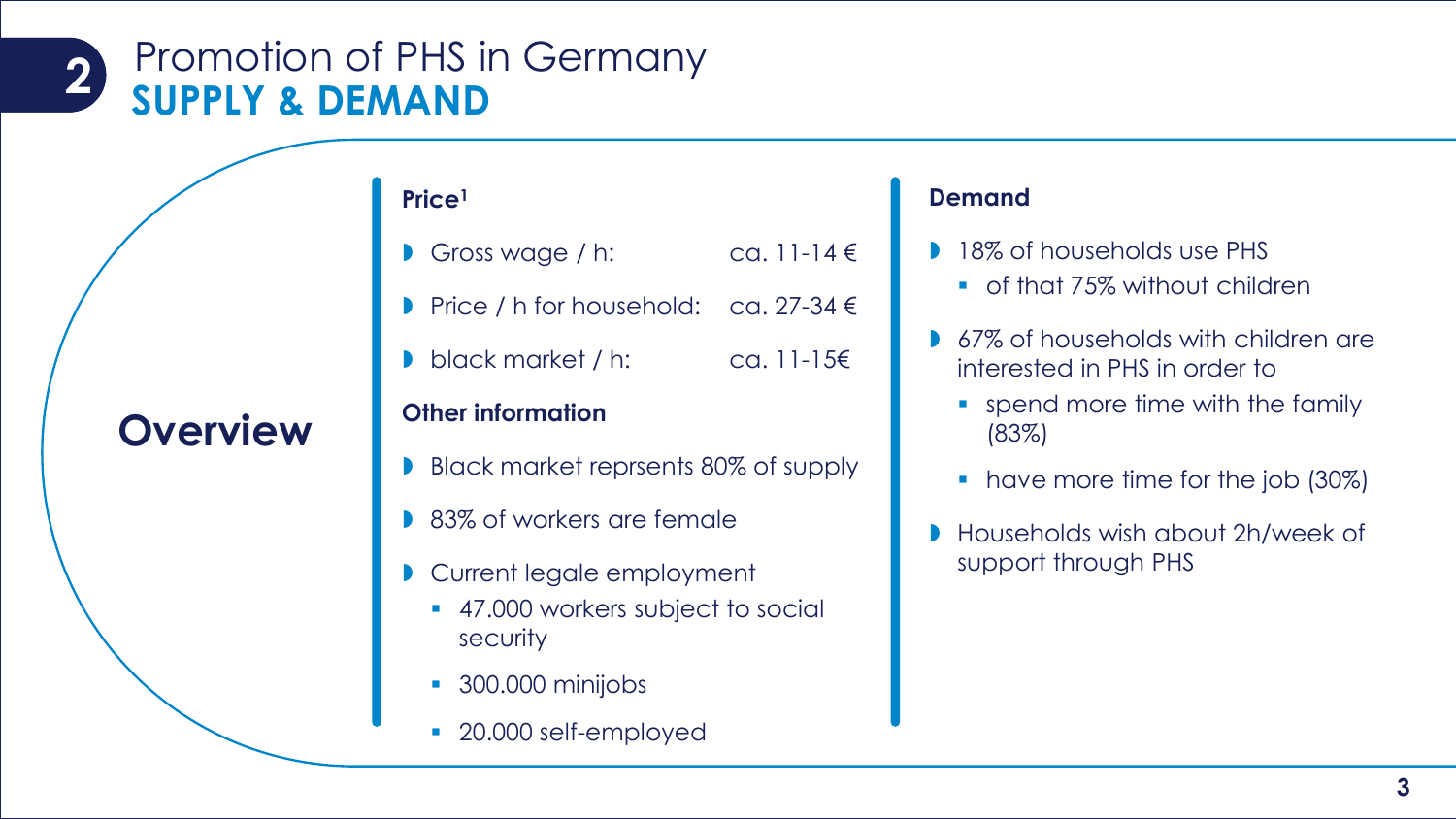#### **5** Promotion of PHS in Germany **FINANCING OF THE PHS VOUCHERS**

**Coalition** 

**treaty**

- **1. Employer voucher**
- **B** Employer pays for voucher
- **I** Voucher is exempt from income tax as an incentive for employer and employees
- 52% of companies in Germany consider to grant a voucher for PHS to their employees:
	- 62 % bis zu 100 €; 26 % bis zu 200 € pro Monat
	- Big and small companies show similar interest
	- **Employers want to help employees,** especially with children & relatives in need of care

#### **2. Public voucher**

- **Public entity (e.g. labor agency)** pays for voucher
- **Voucher is financed by public** funds
- In a first step (2023) for
	- **Single parentes**
	- **Households with children**
	- **Households with people in need**
- **In a second step (from 2024) all** households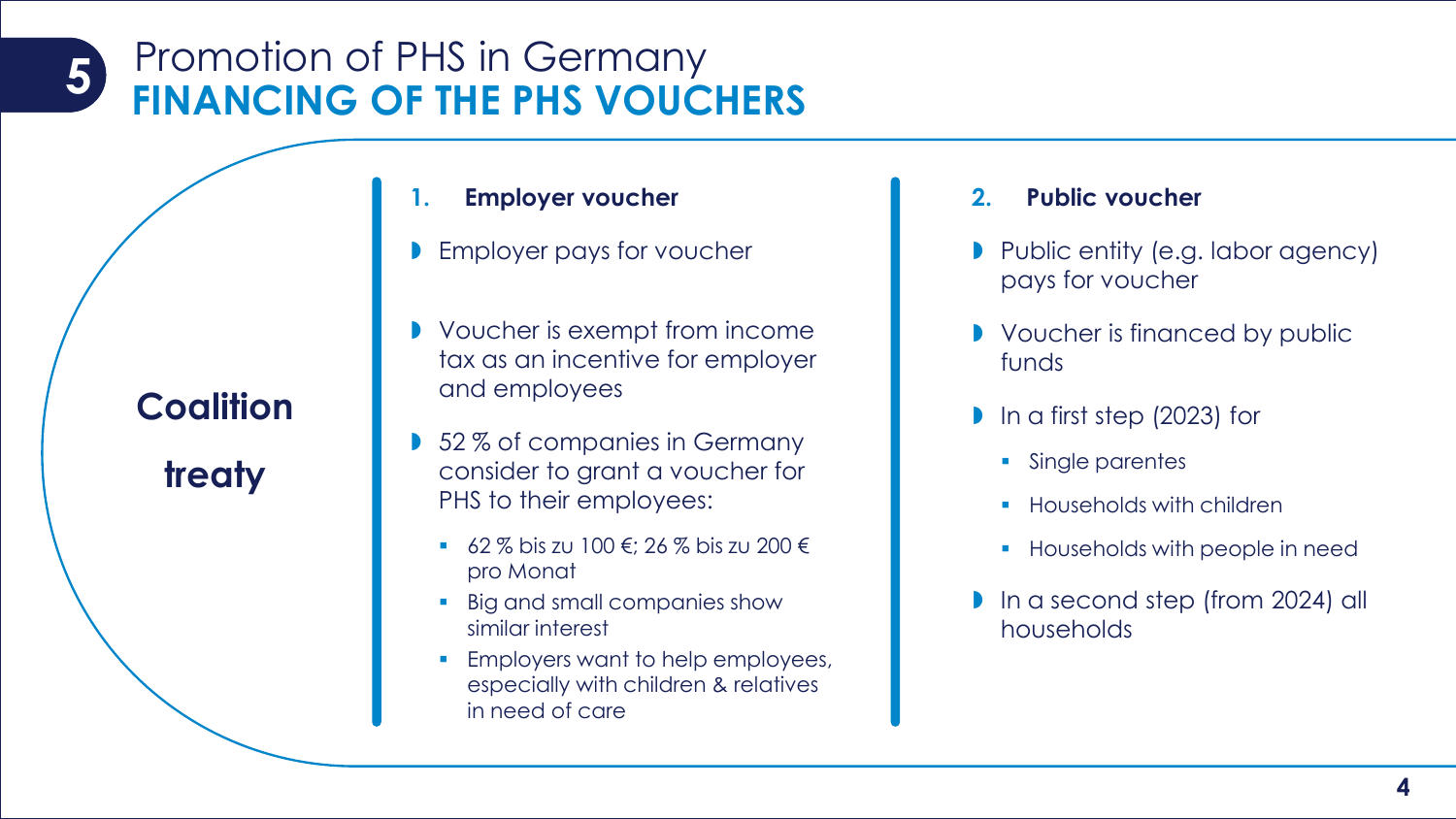

# **Employer voucher**



- **Voucher can only be redeemd at** agencies that employ their staff subjet to social security
- **1,55 million employees would receive** monthly / 100€
	- **Based on interested of employees & willingness** of employers
- Macro economic effect: 20€ voucher

| Investment by state<br>(tax incentive)                                                      | - 8€         |
|---------------------------------------------------------------------------------------------|--------------|
| Return for state<br>- Income tax & social security<br><b>VAT</b><br>- Less social transfers | $+9\epsilon$ |
| <b>Balance</b>                                                                              | $+$ 1 $\in$  |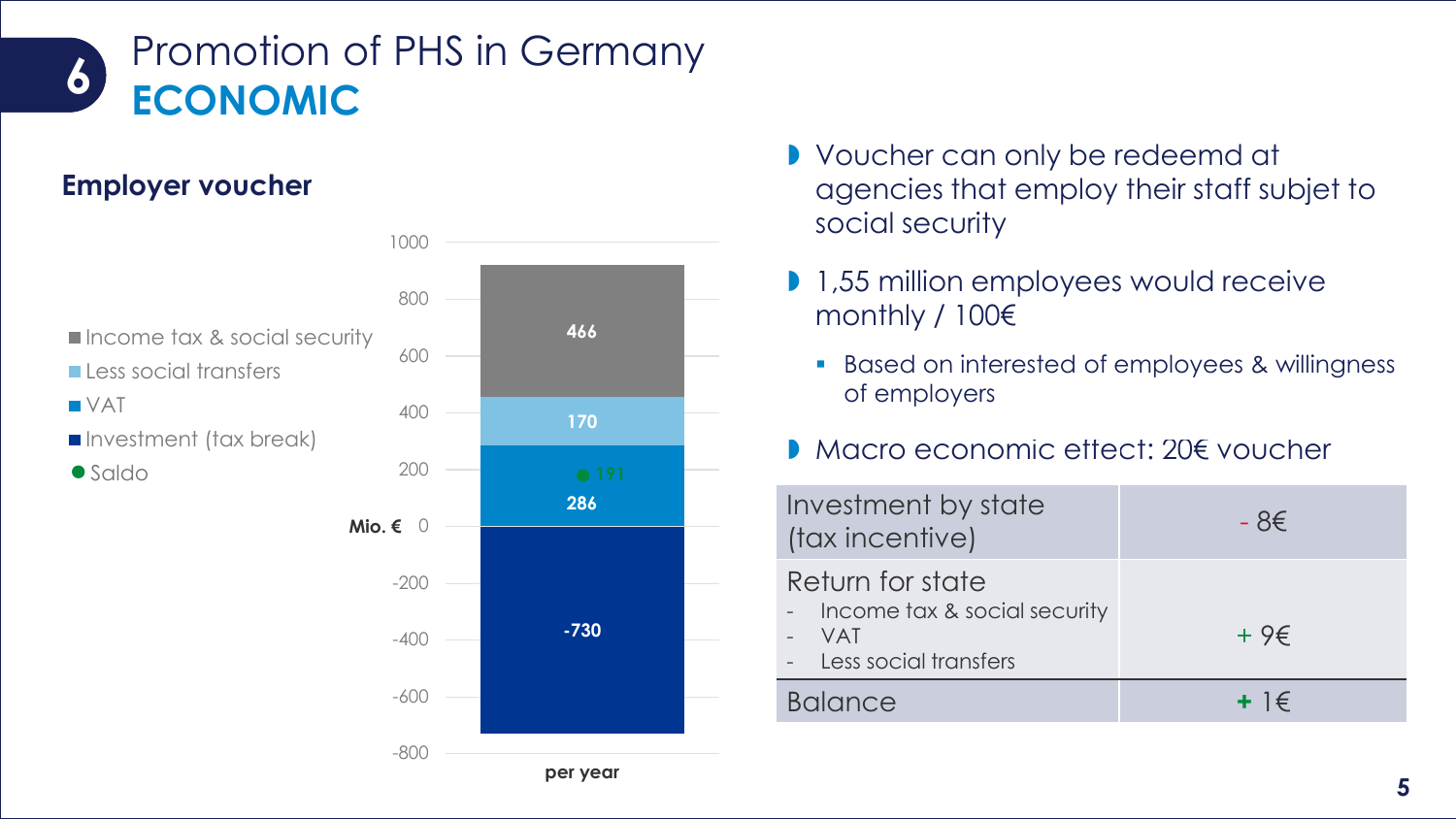

## **Public voucher from the state**

- Public investment 2023:  $400m \in$ 
	- **single parents**
	- **•** families
	- **•** persons with relatives in need
- Public investment from 2024: 1,6bn €
	- **all households**
	- **up to 2.000 Euros/household**

Both estimtates by the Federal Ministry for Labor and Social **Affairs** 

## D Macro economic effects: 20€ voucher

| Investment by state                                                                    | $-20 \epsilon$ |
|----------------------------------------------------------------------------------------|----------------|
| Return for state<br>- Income tax & social security<br>- VAT<br>- Less social transfers | $+9\epsilon$   |
| <b>Balance</b>                                                                         | $-11 \in$      |

- **Additional positive effects** 
	- **Better jobs chances for women**
	- **Less lack of skilled workers**
	- **More purchasing power for households**